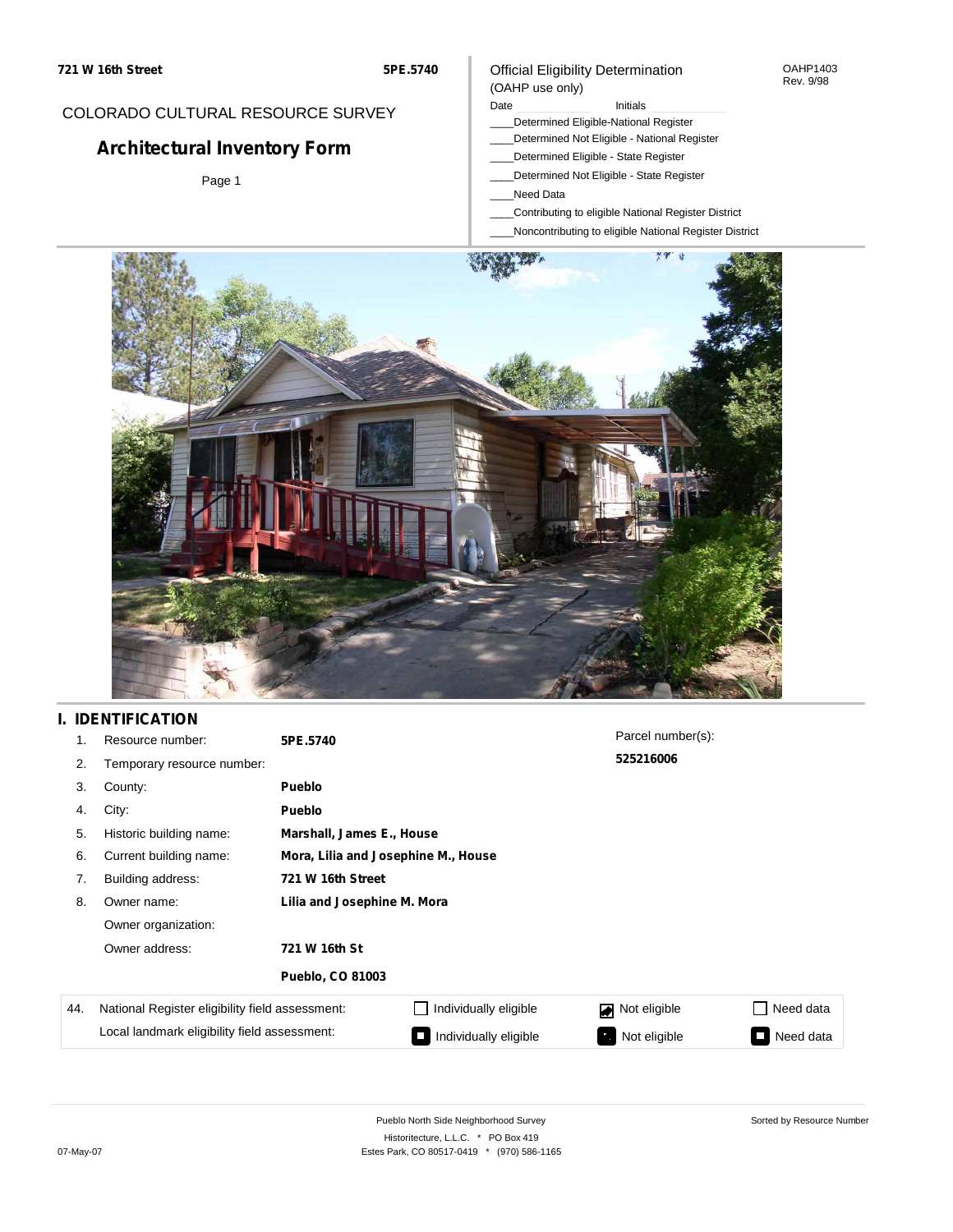Sorted by Resource Number

### **Architectural Inventory Form**

Page 2

### **II. GEOGRAPHIC INFORMATION**

| 9.  | P.M.                    |     | 6th             |              | Township:                            |  |       | <b>20S</b> |    |    |           | Range:            | 65W |         |
|-----|-------------------------|-----|-----------------|--------------|--------------------------------------|--|-------|------------|----|----|-----------|-------------------|-----|---------|
|     |                         | NE. | 1/4             | of <b>SE</b> | 1/4                                  |  | of SE | 1/4        | of | NW | 1/4       | of Section        |     | 25      |
|     | 10. UTM reference zone: |     |                 |              | 13                                   |  |       |            |    |    |           |                   |     |         |
|     | Easting:                |     |                 |              | 533496                               |  |       |            |    |    | Northing: |                   |     | 4236954 |
| 11. |                         |     | USGS quad name: |              | <b>Northeast Pueblo</b>              |  |       |            |    |    | Scale:    |                   |     | 7.5     |
|     | Year:                   |     |                 |              | 1961 (Photorevised 1970 and<br>1974) |  |       |            |    |    |           |                   |     |         |
| 12. | $Lot(s)$ :              |     |                 |              | Lot 8; Block 18                      |  |       |            |    |    |           |                   |     |         |
|     | Addition:               |     |                 |              | <b>Craig's Addition</b>              |  |       |            |    |    |           | Year of addition: |     | 1871    |

13. Boundary description and justification:

The boundary, as described above, contains but does not exceed the land historically associated with this property.

Metes and bounds exist:

П

### **III. ARCHITECTURAL DESCRIPTION**

| 14. | Building plan (footprint, shape):    | <b>Rectangular Plan</b>              |                       |
|-----|--------------------------------------|--------------------------------------|-----------------------|
|     | Other building plan descriptions:    |                                      |                       |
| 15. | Dimensions in feet (length x width): | 840 square feet                      |                       |
| 16. | Number of stories:                   | 1                                    |                       |
| 17. | Primary external wall material(s):   | Synthetics/Vinyl                     | Other wall materials: |
|     |                                      |                                      |                       |
| 18. | Roof configuration:                  | <b>Hipped Roof</b>                   |                       |
|     | Other roof configurations:           |                                      |                       |
| 19. | Primary external roof material:      | <b>Asphalt Roof/Composition Roof</b> |                       |
|     | Other roof materials:                |                                      |                       |
| 20. | Special features:                    | Chimney                              |                       |
|     |                                      | Fence                                |                       |
|     |                                      | <b>Car Port</b>                      |                       |
|     |                                      | Porch                                |                       |

21. General architectural description:

Oriented to the south, this house rests on a concrete foundation, which a white, faux stone veneer covers across the front (south) façade. Tan vinyl siding cads the exterior walls. It is broader covering a battered portion of the lower half of the exterior wall across the façade, corresponding to a former porch kneewall. Windows are generally 1-over-1-light, double-hung sash, with white-painted wood frames and aluminum-frame storm windows. A pair of them opens in a rectangular, shed-roofed bay protruding north of center on the east elevation. The east end of the façade has a single-light window while the west has a 1beside-1-light window, both with brown, aluminum frames. Single-light casement windows pierce the rear (north) elevation. The principal doorway opens in the center of the symmetrical facade. It hosts a tan-painted, 2-panel, 1-light door, with leaded glass in a prairie-style pattern. It opens behind a brown, aluminum-frame storm door. White-painted plywood surrounds the door. A red-painted wood stoop approaches the door. It has a ramp to the east and steps to the south. Sheltering the stoop is a fiberglass shed roof, on aluminum supports. A carport of the same construction spans the east elevation. Another doorway opens in the north end of the east elevation. Brown-gray asphalt shingles cover the hipped main roof and all other roof **surfaces. White vinyl soffit and yellow vinyl fascia box the eaves.**

22. Architectural style:

**No Style**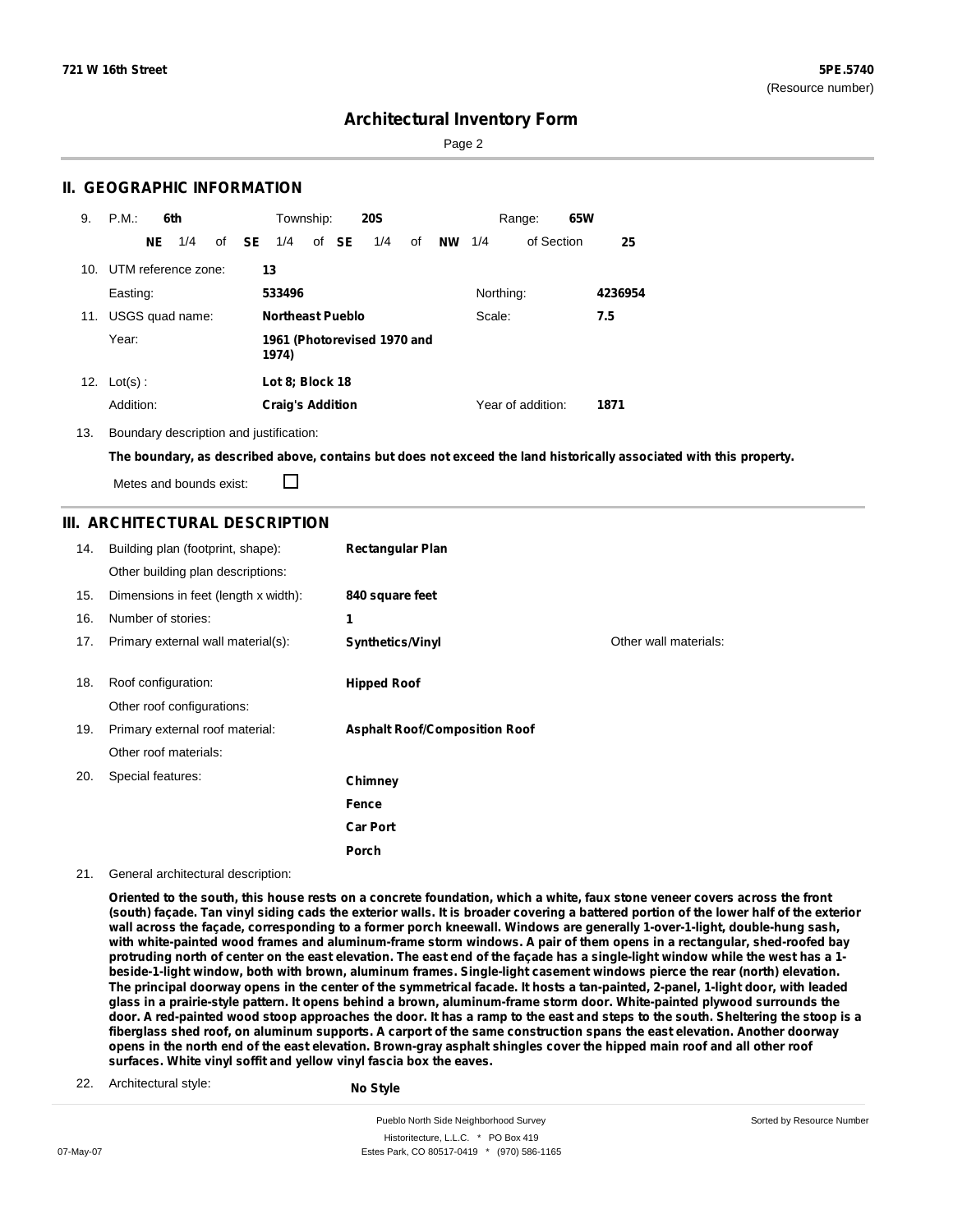Page 3

Other architectural styles:

Building type:

23. Landscape or special setting features:

This property is located on terrain sloping downward from northeast to southwest, with an elevation of around 4,700 feet above mean sea level. The neighborhood features modest, one- and two-story houses. Setbacks from West 16th Street are generally the same on this block. This property is situated on the north side of West 16th Street, between 717 West 16th Street to the east and 723 West 16th Street to the west. Separating the street from the sidewalk is a concrete-covered strip with integral planters. A low, concrete retaining wall, of molded brick, divides the sidewalk from the front yard. A planted-grass yard, with mature landscaping, covers the front yard; concrete covers the back yard. Connecting West 16th Street to the carport is a concrete **driveway.**

- 24. Associated buildings, features or objects:
	- 1 : Type: **Garage** Describe: **A single-car garage is located on the northwest corner of the lot. Oriented to the north, the building lacks a formal foundation. Brown-painted, square-cut wood shingles clad the exterior walls. A portion of a brown-painted, aluminum garage door covers the north end of the east elevation. Dominating the front (north) elevation are paired, vertical plank doors, painted brown, opening on metal strap hinges. A single-light hopper, awning, or casement window opens in the center of the east elevation. Brown-gray asphalt shingles cover the front-gabled roof, and the rafter ends are exposed.**
	- 2 : Type: **Shed** Describe: A shed is situated on the northeast corner of the lot. Oriented to the west, the building lacks a **formal foundation. Brown-painted, square-cut wood shingles, with flecks of yellow paint, clad the exterior walls. Opening in the center of the front (west) elevation is a 1-panel, 1-light wood door, with projecting locking rail. It opens behind a wood-frame screen door. Both of the side elevations host single-light hopper or awning windows, with white-painted wood frames and surrounds. Brown-gray asphalt shingles cover the front-gabled roof, and the rafter ends are exposed.**

#### **IV. ARCHITECTURAL HISTORY**

| 25. | Date of Construction:  | Estimate:                        | Actual: | 1922                                                                                          |
|-----|------------------------|----------------------------------|---------|-----------------------------------------------------------------------------------------------|
|     | Source of Information: |                                  |         | Pueblo County Office of Tax Assessor. Property information card [internet].                   |
| 26. | Architect:             | unknown                          |         |                                                                                               |
|     | Source of information: |                                  |         |                                                                                               |
| 27. | Builder:               | unknown                          |         |                                                                                               |
|     | Source of information: |                                  |         |                                                                                               |
| 28. | Original Owner:        | James E. Marshall                |         |                                                                                               |
|     | Source of information: | Co. consulted 1886 through 2003. |         | Pueblo City Directory. Pueblo, Co.; Salt Lake City; Kansas City, Mo.; and others: R.L. Polk & |

29. Construction history:

According to Pueblo County Tax Assessor records, this building was constructed in 1922. An analysis of the style, materials, and historical records corroborates this date. This house appears to have originally been a Classic Cottage. Most modifications appear to date to after 1970 and include the installation of aluminum siding over the original, square-cut wood shingles; the enclosure of the front porch; and the replacement of several windows. The hipped-roof addition to the northeast corner **appears to date to around 1955, based on Sanborn maps.**

30. Location: **original** Date of move(s):

#### **V. HISTORICAL ASSOCIATIONS**

31. Original use(s): **Single Dwelling**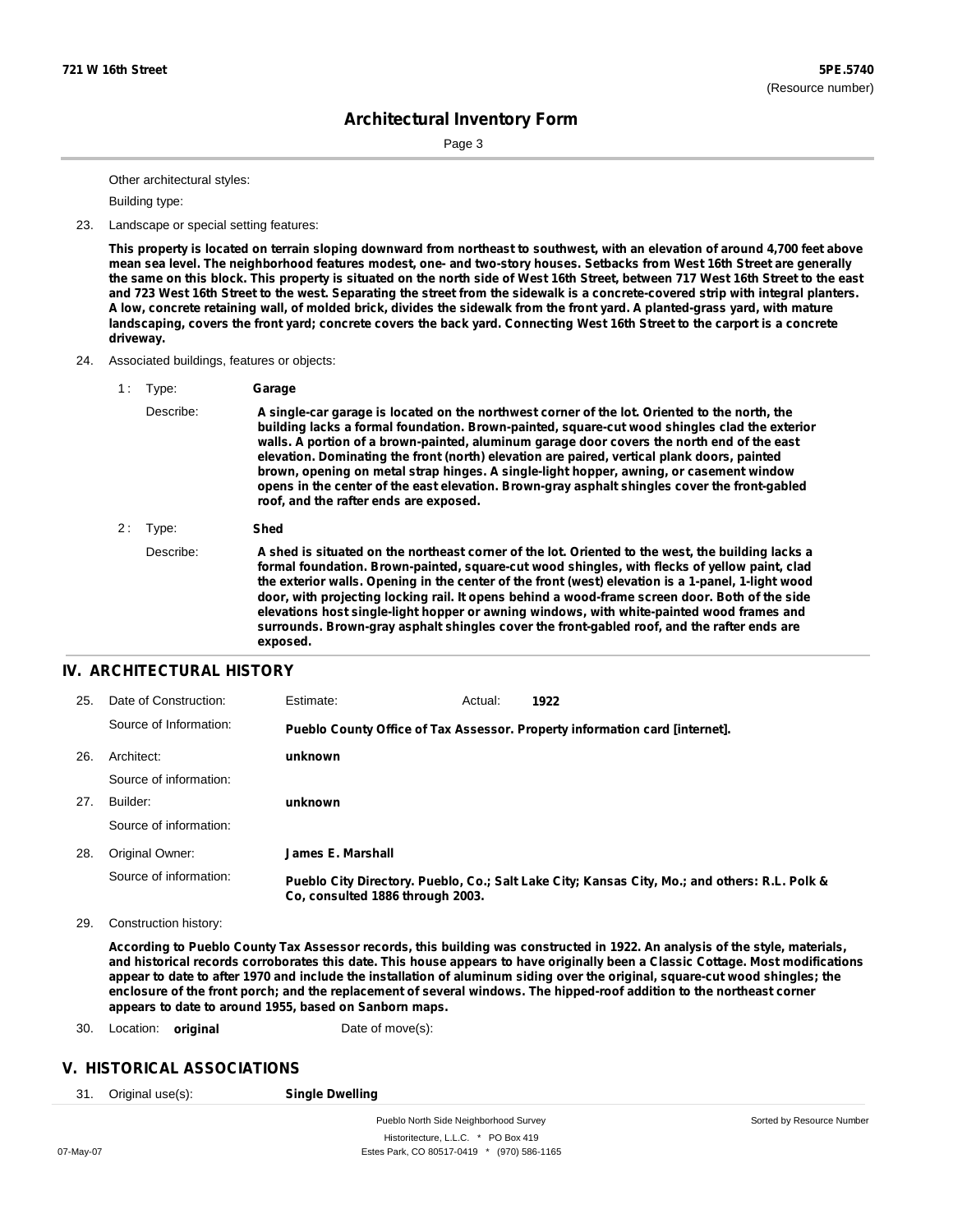| юe<br>я |  |
|---------|--|
|         |  |

|     |                      | $1$ ago $\tau$         |
|-----|----------------------|------------------------|
| 31. | Original use(s):     | <b>Single Dwelling</b> |
| 32. | Intermediate use(s): | <b>Single Dwelling</b> |
| 33. | Current use(s):      | <b>Single Dwelling</b> |
|     | 34. Site type(s):    | <b>Residence</b>       |
|     | __                   |                        |

35. Historical background:

The first owner and resident of this house, constructed in 1922, was James E. Marshall. Frank P. Calhoun purchased this property around 1935 and resided here until his death. He was born in Pennsylvania around 1883. His wife, Mamie B. Calhoun, was born in Illinois about the same year. They were married around 1905 and had a son, Frank S. Calhoun. In 1908, they homesteaded in the Ordway, Colorado, area, before settling in Pueblo. The elder Frank Calhoun worked as a millwright at the CF&I Steel Corporation. He died between 1955 and 1960. Mamie Calhoun sold the property in 1968 when she moved to Cañon **City, where she died in 1973.**

Purchasing the property from Mamie Calhoun in 1968 were Bennie J. and Lilia Mora. Lillia and Josephine M. Mora are the **current owners.**

Sources of information: 36.

**U.S. Census of 1930. Precinct 4, Pueblo, Pueblo County, Colorado. Sheet 5A.**

**Pueblo County Office of Tax Assessor. Property information card [internet].**

**Pueblo City Directory. Pueblo, Co.; Salt Lake City; Kansas City, Mo.; and others: R.L. Polk & Co, consulted 1886 through 2003.**

**Sanborn Fire Insurance Maps (for Pueblo, Colorado). New York: Sanborn Map and Publishing Co., 1883, 1886, 1889, 1893, 1904-05, 1904-51, and 1904-52.**

**"Mrs. Mamie B. Calhoun" [obituary]. Pueblo Chieftain, 6 March 1973, p. 8A.**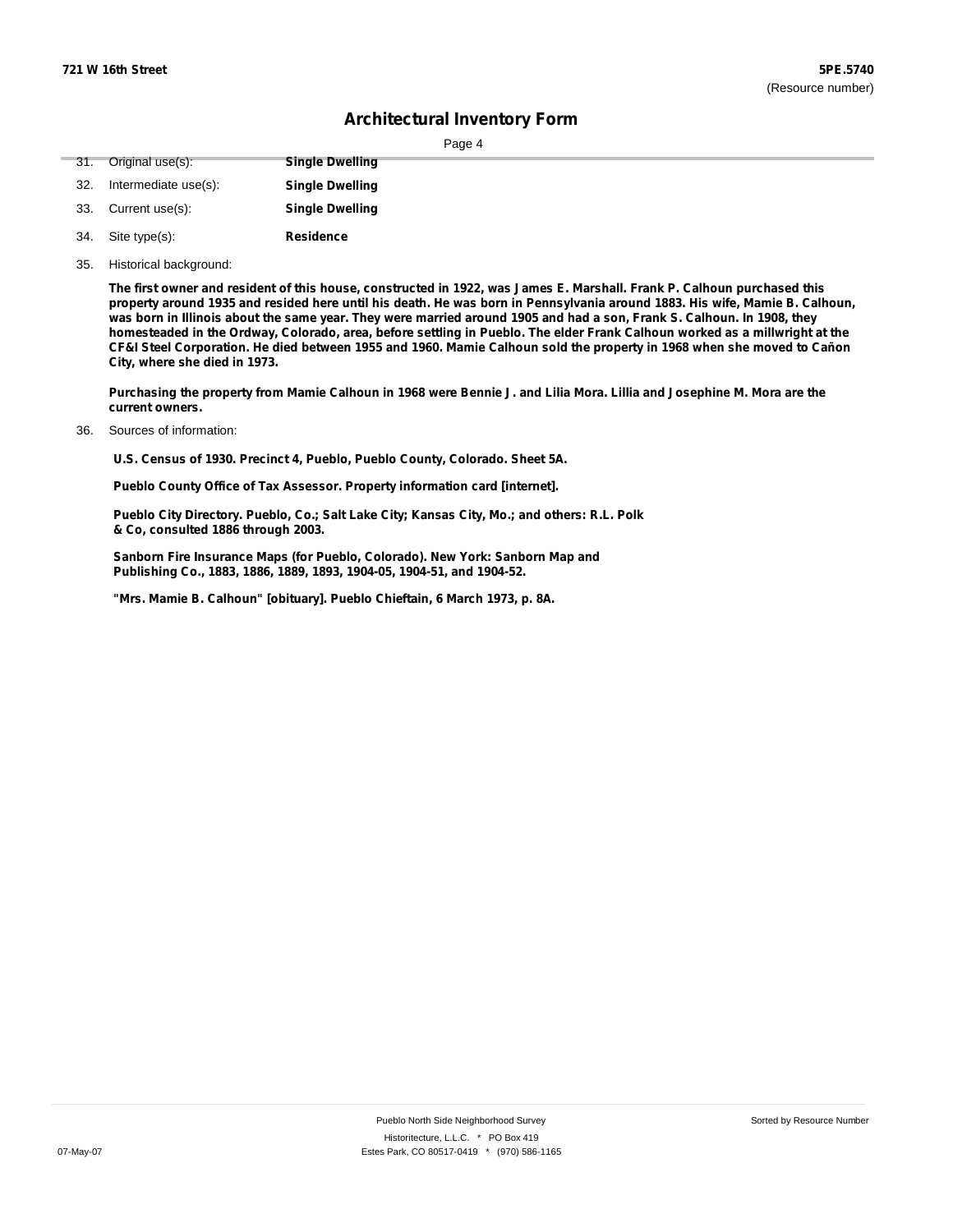$\sim$ 

Sorted by Resource Number

# **Architectural Inventory Form**

Page 5

|     | <b>VI. SIGNIFICANCE</b>                                                                                                                                                                                |  |  |  |  |  |  |  |  |
|-----|--------------------------------------------------------------------------------------------------------------------------------------------------------------------------------------------------------|--|--|--|--|--|--|--|--|
| 37. | Local landmark designation:<br>Yes $\Box$<br>No.<br>P.                                                                                                                                                 |  |  |  |  |  |  |  |  |
|     | Designation authority:                                                                                                                                                                                 |  |  |  |  |  |  |  |  |
|     | Date of designation:                                                                                                                                                                                   |  |  |  |  |  |  |  |  |
| 38. | Applicable National Register criteria:                                                                                                                                                                 |  |  |  |  |  |  |  |  |
|     | A. Associated with events that have made a significant contribution to the broad pattern of our history.<br>ΙI                                                                                         |  |  |  |  |  |  |  |  |
|     | B. Associated with the lives of persons significant in our past.<br>ΙI                                                                                                                                 |  |  |  |  |  |  |  |  |
|     | C. Embodies the distinctive characteristics of a type, period, or method of construction, or represents the work<br>П                                                                                  |  |  |  |  |  |  |  |  |
|     | of a master, or that possess high artistic values, or represents a significant and distinguished entity whose<br>components may lack individual distinction.                                           |  |  |  |  |  |  |  |  |
|     | D. Has yielded, or may be likely to yield, information important in history or prehistory.<br>ΙI                                                                                                       |  |  |  |  |  |  |  |  |
|     | Qualifies under Criteria Considerations A through G (see manual).<br>$\blacksquare$                                                                                                                    |  |  |  |  |  |  |  |  |
|     | Does not meet any of the above National Register criteria.<br>◙                                                                                                                                        |  |  |  |  |  |  |  |  |
|     | <b>Pueblo Standards for Designation:</b>                                                                                                                                                               |  |  |  |  |  |  |  |  |
|     | <u>1a. History</u>                                                                                                                                                                                     |  |  |  |  |  |  |  |  |
|     | Have direct association with the historical development of the city, state, or nation; or<br>$\mathbf{r}_\perp$                                                                                        |  |  |  |  |  |  |  |  |
|     | 1b. History                                                                                                                                                                                            |  |  |  |  |  |  |  |  |
|     | Be the site of a significant historic event; or<br>$\overline{\phantom{a}}$                                                                                                                            |  |  |  |  |  |  |  |  |
|     | 1c. History                                                                                                                                                                                            |  |  |  |  |  |  |  |  |
|     | Have direct and substantial association with a person or group of persons who had influence on society.<br>$\overline{\phantom{a}}$                                                                    |  |  |  |  |  |  |  |  |
|     | 2a. Architecture                                                                                                                                                                                       |  |  |  |  |  |  |  |  |
|     | Embody distinguishing characteristics of an architectural style or type; or<br>$\Box$                                                                                                                  |  |  |  |  |  |  |  |  |
|     | <u>2b. Architecture</u>                                                                                                                                                                                |  |  |  |  |  |  |  |  |
|     | Be a significant example of the work of a recognized architect or master builder, or<br>$\overline{\phantom{a}}$                                                                                       |  |  |  |  |  |  |  |  |
|     | <b>2c. Architecture</b><br>Contain elements of architectural design, engineering, materials, craftsmanship, or artistic merit which represent a                                                        |  |  |  |  |  |  |  |  |
|     | о<br>significant or influential innovation;                                                                                                                                                            |  |  |  |  |  |  |  |  |
|     | 2d. Architecture                                                                                                                                                                                       |  |  |  |  |  |  |  |  |
|     | Portray the environment of a group of people or physical development of an area of the city in an era of history<br>$\mathcal{L}_{\mathcal{A}}$<br>characterized by a distinctive architectural style. |  |  |  |  |  |  |  |  |
|     | 3a. Geography                                                                                                                                                                                          |  |  |  |  |  |  |  |  |
|     | Have a prominent location or be an established, familiar, and orienting visual feature of the contemporary city, or<br>П                                                                               |  |  |  |  |  |  |  |  |
|     | 3b. Geography                                                                                                                                                                                          |  |  |  |  |  |  |  |  |
|     | Promote understanding and appreciation of Pueblo's environment by means of distinctive physical characteristics<br>or rarity; or                                                                       |  |  |  |  |  |  |  |  |
|     | 3c. Geography                                                                                                                                                                                          |  |  |  |  |  |  |  |  |
|     | Make a special contribution to Pueblo's distinctive character.                                                                                                                                         |  |  |  |  |  |  |  |  |
|     | Not Applicable                                                                                                                                                                                         |  |  |  |  |  |  |  |  |
|     | Does not meet any of the above Pueblo landmark criteria.<br>$\overline{\phantom{a}}$                                                                                                                   |  |  |  |  |  |  |  |  |
| 39. | Area(s) of Significance:<br><b>Not Applicable</b>                                                                                                                                                      |  |  |  |  |  |  |  |  |
| 40. | Period of Significance:<br>n/a                                                                                                                                                                         |  |  |  |  |  |  |  |  |
| 41. | National:<br>Level of significance:<br>Local<br>State<br>О                                                                                                                                             |  |  |  |  |  |  |  |  |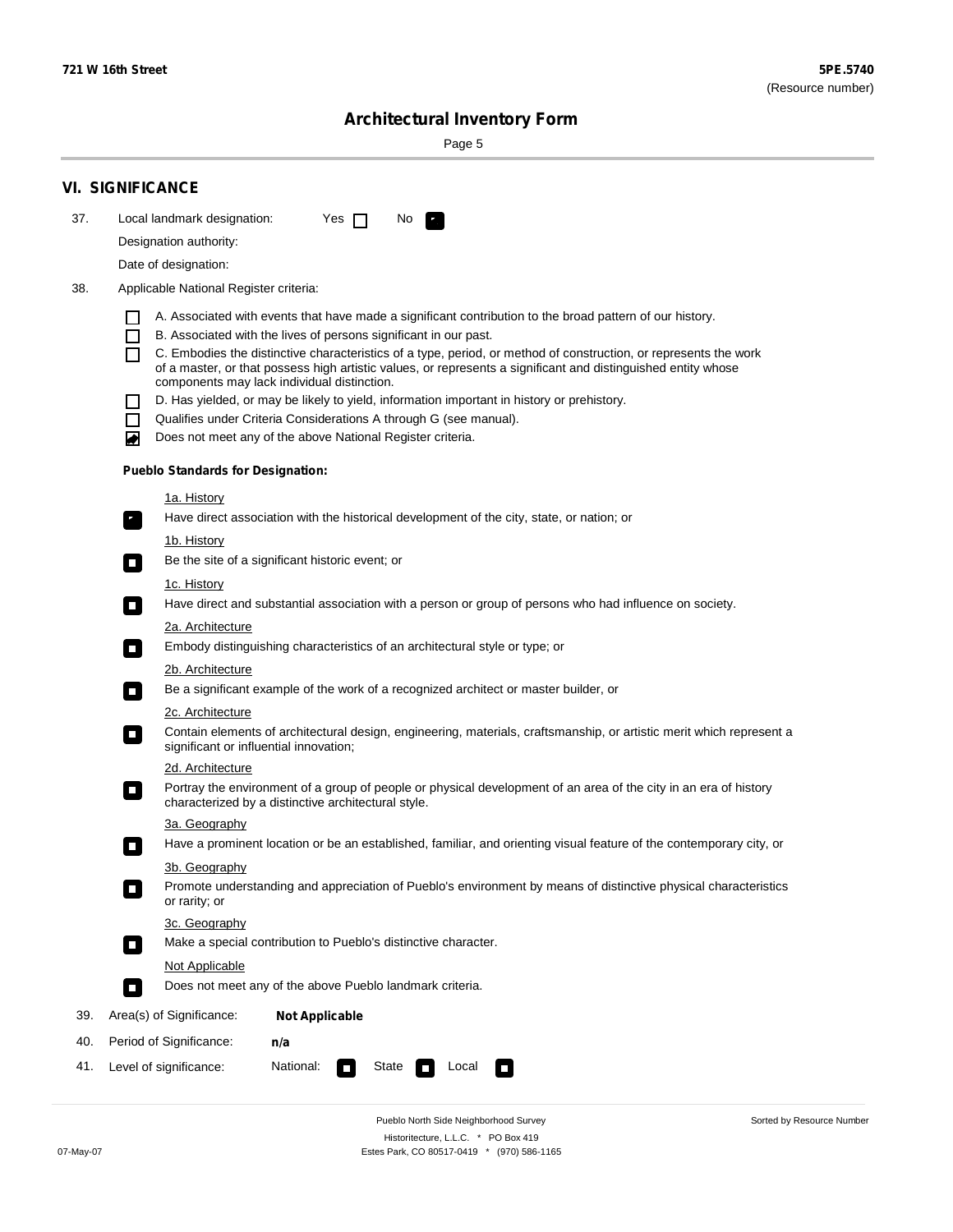Page 6

#### 42. Statement of significance:

This property is historically significant under Pueblo Local Landmark criterion 1A for its association with the development of Pueblo's North Side Neighborhood in the first half of the 20th Century, when popular suburban styles and forms of houses, like this one, were widely constructed on the remaining undeveloped lots in this neighborhood. However, the levels of architectural and historical significance, combined with physical integrity, are not to the extent that this property would qualify for individual listing in the National Register of Historic Places, the Colorado State Register of Historic Properties, or as a City of Pueblo Landmark. Because of the lack of physical integrity, it should not be considered a contributing resource **within any potential historic district.**

43. Assessment of historic physical integrity related to significance:

Constructed in 1922, this building exhibits a moderately low level of physical integrity relative to the seven aspects of integrity as defined by the National Park Service and the Colorado Historical Society: location, setting, design, materials, workmanship, feeling, and association. Newer wall cladding, replaced windows, an enclosed porch, and an addition have removed almost all character-defining features. This property does not retain sufficient physical integrity to convey its **architectural and historical significance.**

#### **VII. NATIONAL REGISTER ELIGIBILITY ASSESSMENT**

44. National Register eligibility field assessment: Local landmark eligibility field assessment:

**Individually eligible Not eligible Not eligible Need data** 

 $N$ o  $\Box$ 

No

 $No$  N/A

N/A IT

Yes Yes

**Individually eligible Not eligible** Not eligible **Need data** 

45. Is there National Register district potential? Yes

**Pueblo's North Side Neighborhood represents the evolution of the city's professional middle and upper classes. Its diversity of architectural styles and forms directly represents the city's changing economic and cultural climates. As well, the neighborhood is distinctive because it appears to have evolved independently of the area's dominant industry, steel manufacturing.** Discuss:

 $\blacksquare$ 

If there is National Register district potential, is this building contributing:



#### **VIII. RECORDING INFORMATION**

| 47. | Photograph numbers): | <b>CD-ROM Photo Disc: North Side Photos</b><br>File Name(s): 16thstw721                                                       |
|-----|----------------------|-------------------------------------------------------------------------------------------------------------------------------|
|     | Negatives filed at:  | <b>Special Collections</b><br><b>Robert Hoag Rawlings Public Library</b><br>100 East Abriendo Avenue<br>Pueblo, CO 81004-4290 |
| 48. | Report title:        | <b>Pueblo North Side Neighborhood Survey</b>                                                                                  |
| 49. | $Date(s)$ :          | 07/25/05                                                                                                                      |
| 50. | Recorder(s):         | <b>Adam Thomas</b>                                                                                                            |
| 51. | Organization:        | Historitecture, L.L.C.                                                                                                        |
| 52. | Address:             | <b>PO Box 419</b>                                                                                                             |
|     |                      | Estes Park, CO 80517-0419                                                                                                     |
| 53. | Phone number(s):     | (970) 586-1165                                                                                                                |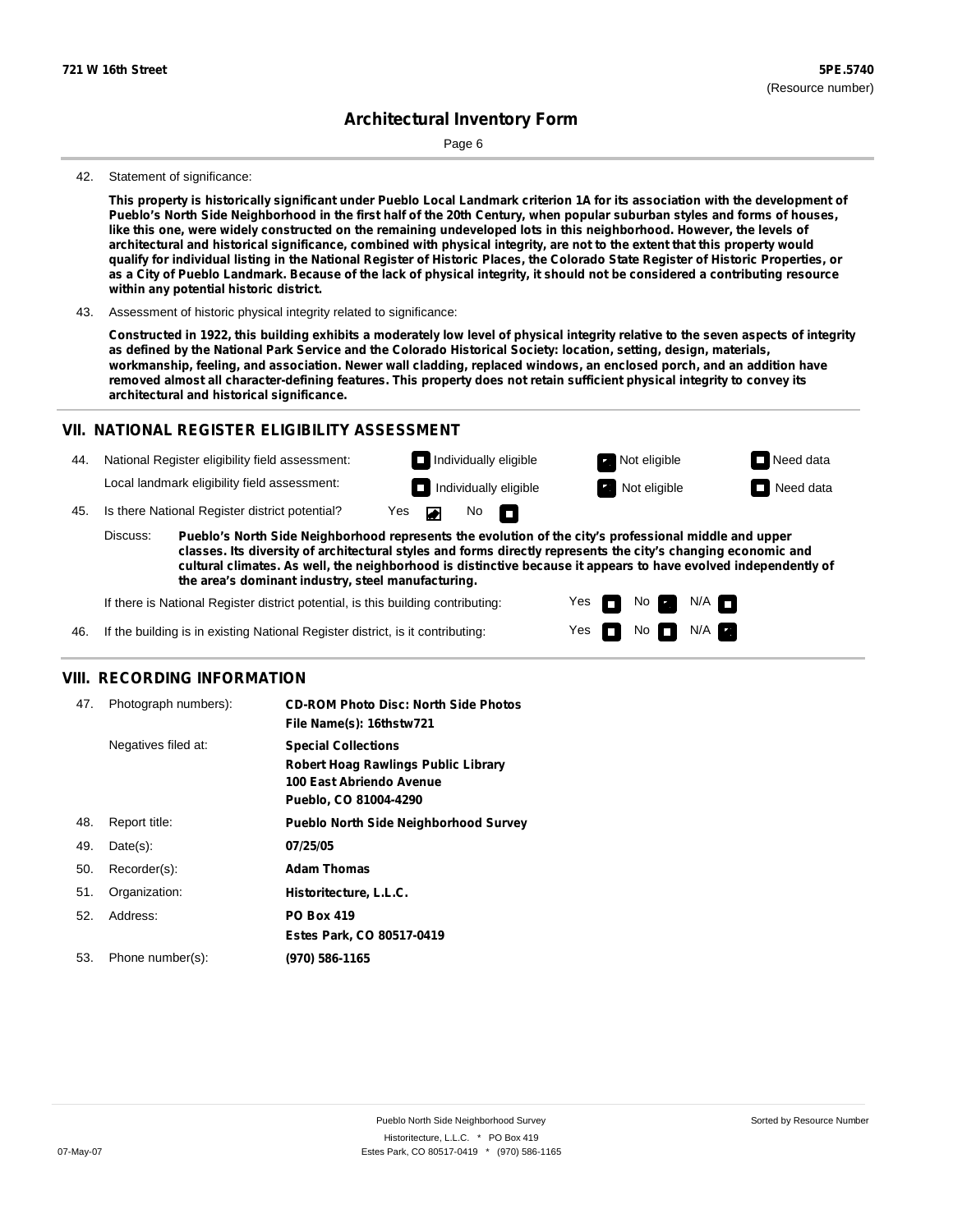Page 7